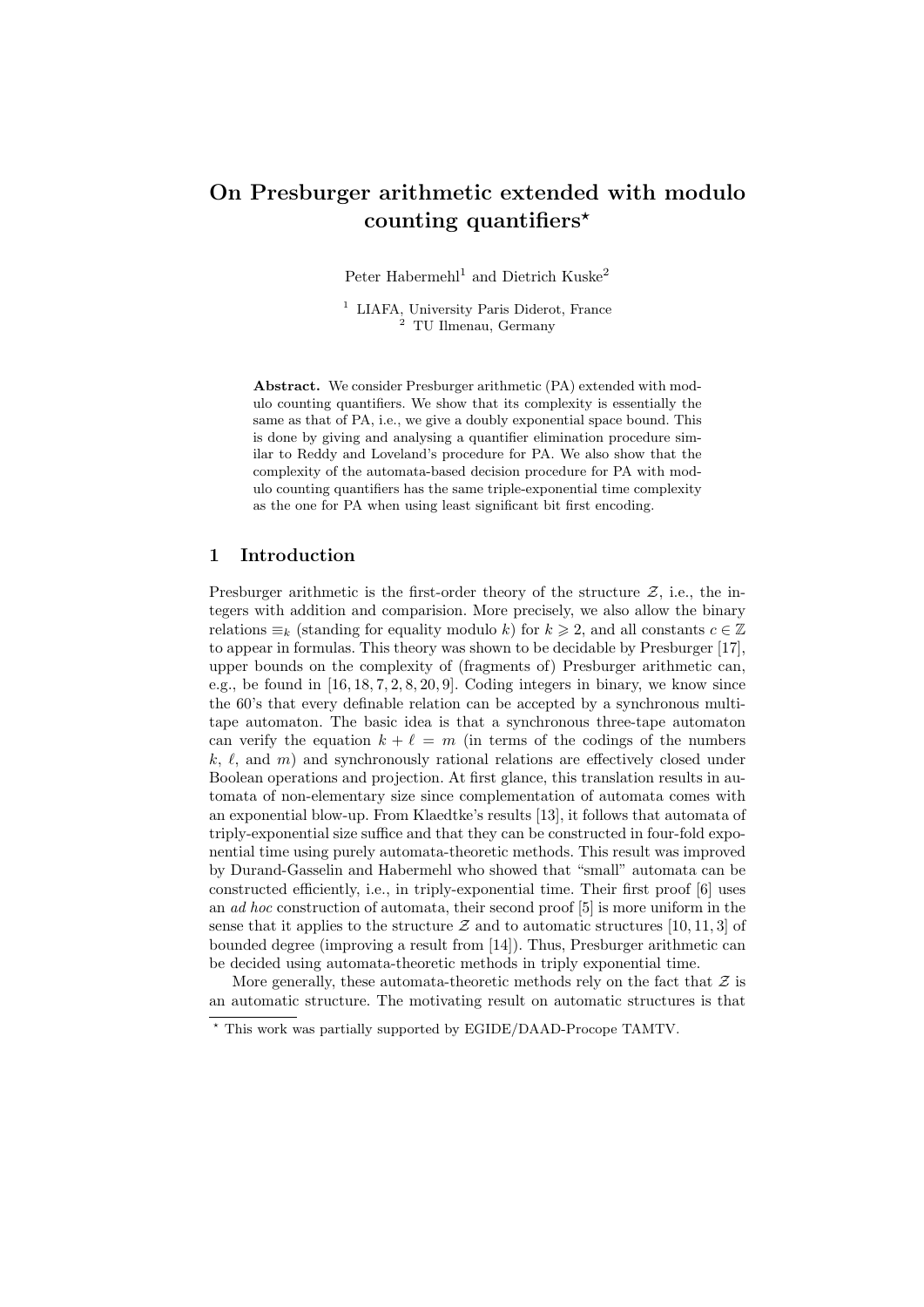their first-order theory is decidable [10, 11, 3]. One line of research on automatic structures concentrated on the extension of this result to more powerful logics. One can, for instance, extend first-order logic by a modulo-counting quantifier  $\exists^{(p',p)}$  saying "modulo p, there are p' elements satisfying ...". The reason is that, as in the case of  $Z$  and first-order logic, one can construct from a formula in this extended logic a synchronous  $n$ -tape automaton that accepts all satisfying assignments of the formula  $[12]$  (see  $[19]$  for more quantifiers with this property).<sup>3</sup> Since  $\mathcal Z$  is an automatic structure, this also holds here independent of whether we code integers in base 2 or 3. Consequently, by the Cobham-Semenov theorem [4, 22, any relation in  $Z$  definable in this extended logic is effectively semilinear and therefore definable in first-order logic not using the modulo-counting quantifier (this claim also follows from  $[1]$  that presents a quantifier elimination for Härtig's quantifier "the number of witnesses for  $\varphi$  equals that for  $\psi$ ", see also [21]).

This paper determines the complexity of the set of all formulas in the extended logic that hold in  $Z$ . To this aim, we first present a procedure that eliminates modulo-counting quantifiers (see the beginning of Section 3.3 for a comparision with Apelt's [1] and Schweikardt's [21] procedures). This procedure is inspired by the classical one by Reddy and Loveland [18]. As in [18], we do not analyse the complexity of this procedure, but the resulting quantifier-free formula. We obtain that every formula in the extended logic has an equivalent quantifier-free formula that uses coefficients and moduli of doubly exponential size and constants of triply exponential size. Based on this finding and classical results on solutions of linear Diophantine equations [23], we show that the theory of the structure  $\mathcal Z$  in the extended logic can be decided in doubly exponential space. Based on the quantifier elimination, we can also show that the construction of automata from formulas using the algorithms known from the theory of automatic structures can be done in triply exponential time. Thus, the theory of the structure  $\mathcal Z$  in the extended logic can be decided in triply exponential time using automata-theoretic methods. In summary, we obtain that adding modulocounting quantifiers does not increase the complexity of the theory of integer addition. Proof details can be found in the full version of the paper.

## 2 Preliminaries

The structure The universe of the structure  $\mathcal Z$  is the set of integers  $\mathbb Z$ . On this set, we consider the constants  $c \in \mathbb{Z}$ , the binary function +, the binary relation < and the binary relations  $\equiv_k$  for  $k \geq 2$  (with  $m \equiv_k n$  iff  $k \mid m-n$ ).

The language We will use a sequence  $\bar{x} = (x_i)_{i \in \mathbb{N}}$  of variables. A term is an expression  $\bar{a}\bar{x}+c$  where  $\bar{a}=(a_i)_{i\in\mathbb{N}}$  is a sequence of integers with  $a_i\neq 0$  for finitely many  $i \in \mathbb{N}$  and  $c \in \mathbb{Z}$ . Let P be an arbitrary but fixed natural number. Then formulas of  $\mathcal{L}_P$ , Presburger's logic with modulo-counting quantifiers, are defined by recursion:

<sup>&</sup>lt;sup>3</sup> In the complete version of this extended abstract, we show that the theory of an automatic structure using only modulo-counting quantifiers can be non-elementary.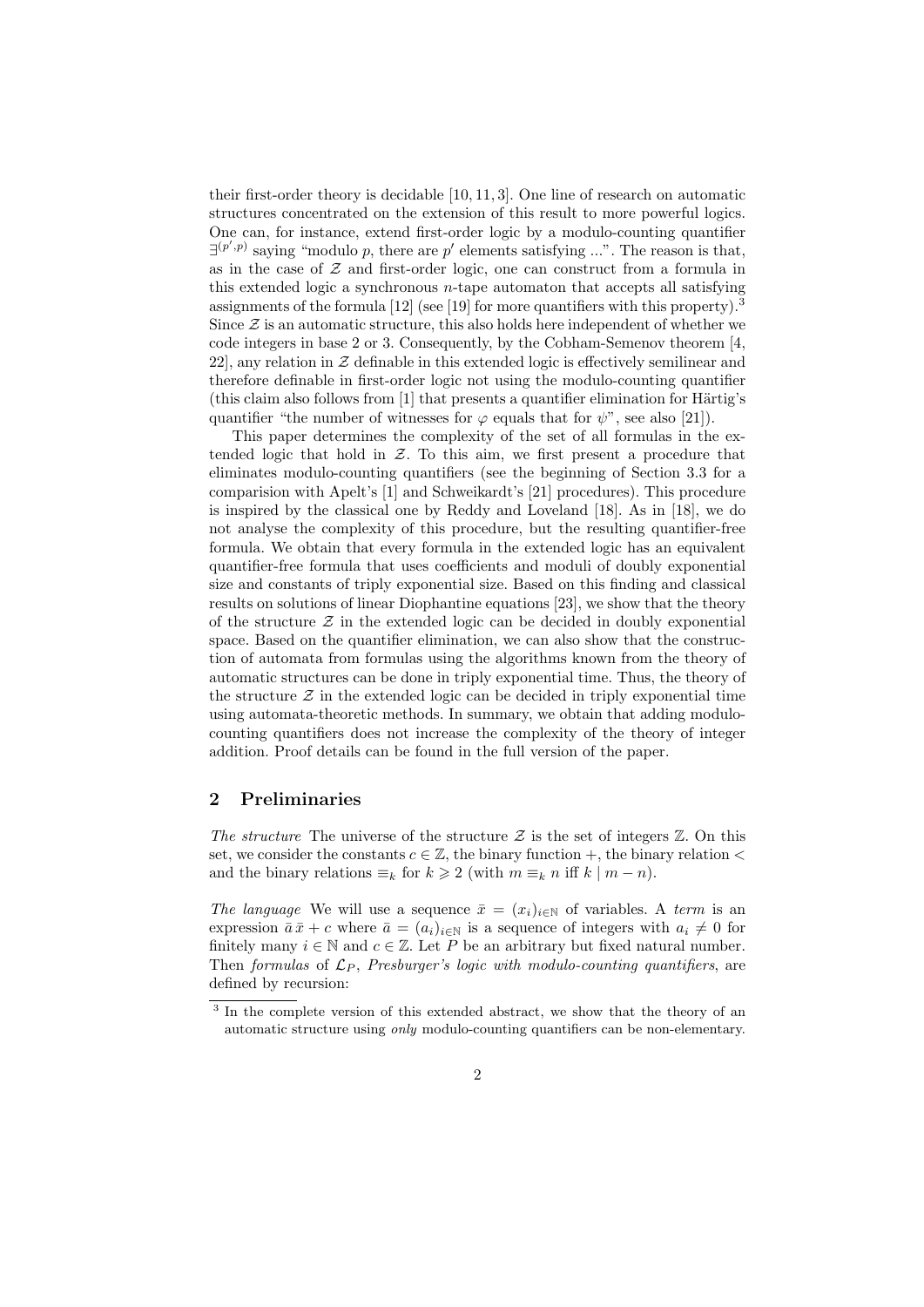- If s and t are terms, then  $s < t$  (also written  $t > s$ ) and  $s \equiv_k t$  are (atomic) formulas (for  $k \geq 2$ ).
- If  $\varphi$  and  $\psi$  are formulas, then so are  $\neg \varphi$ ,  $\varphi \wedge \psi$ ,  $\varphi \vee \psi$ , and  $\varphi \leftrightarrow \psi$ .
- If  $\varphi$  is a formula, x is a variable, and  $0 \leqslant p' < p$ ,  $2 \leqslant p \leqslant P$  are natural numbers<sup>4</sup>, then  $\exists x: \varphi$  and  $\exists^{(p',p)}x: \varphi$  are formulas.

An *evaluation* is a function  $f$  that assigns integers to variables. For  $x$  a variable and  $a \in \mathbb{Z}$ , we let  $f[x/a]$  be the evaluation with  $f[x/a](x) = a$  and  $f[x/a](y) = f(y)$  for all variables  $y \neq x$ . We can extend in a standard way an evaluation f to a function (also denoted f) that maps terms into  $\mathbb Z$  and formulas to the truth values  $t$  and  $f$ . In particular, if  $s$  and  $t$  are terms, then  $f(s \equiv_k t) =$ tt iff  $f(s) - f(t)$  is a multiple of k. Furthermore, if  $\varphi$  and  $\psi$  are formulas, x a variable, and  $0 \leq p' < p$  natural numbers, then  $f(\exists^{(p',p)}x:\varphi) = \text{t}$ iff the set  $\{a \in \mathbb{Z} \mid f[x/a](\varphi) = \mathfrak{t}\}\$ is finite and  $|\{a \in \mathbb{Z} \mid f[x/a](\varphi) = \mathfrak{t}\}| \equiv_p p'.$ 

A formula  $\varphi$  is valid if  $f(\varphi) = tt$  for all evaluations f. Presburger arithmetic with modulo-counting quantifiers is the set of all valid formulas of  $\mathcal{L}_P$ . For two formulas F and G, we write  $F \Leftrightarrow G$  for  $"f(F) = f(G)$  for all evaluations f". We define as usual addition of terms as well as multiplication of a term with an integer.

For a term  $t = \bar{a}\bar{x} + c$  and a variable  $x_i$ , we call  $a_i$  the *coefficient* of  $x_i$  in t. If the coefficient of  $x_i$  in t is 0, then we call t an  $x_i$ -free term.

Let x be a variable. Then an atomic formula  $\varphi$  is x-separated if there are an x-free term t and a non-negative integer  $a \in \mathbb{N}$  such that  $\varphi$  is of the form  $ax < t, t < ax$ , or  $ax \equiv_k t$ . If t is an x-free term, then, e.g., the formula  $0 \equiv_k t$ is x-separated since we identified the terms  $0x$  and  $0$ .

An atomic formula is *constant separated* if it is of the form  $c < s$  or  $s \equiv_k c$ where  $s$  is a term and  $c$  a constant.

A formula  $\varphi$  with a vector of k free variables  $\mathbf{x} = (x_1, \ldots, x_k)$  is also written as  $\varphi(\bm{x})$ . Then we define  $[\![\varphi(\bm{x})]\!] = \{(f(x_1), \ldots, f(x_k)) \mid f \text{ is an evaluation such} \}$ that  $f(\varphi) = \text{tt}$ . We also write  $a \cdot x > c$  (resp.  $a \cdot x \equiv_k c$ ) for constant separated formulas with free variables  $x$ .

Next, let  $\varphi$  be a formula. Then COEFF( $\varphi$ )  $\subseteq \mathbb{Z}$  is the set of integers -1, 0, 1 and  $\pm a$  such that there is an atomic formula  $s < t$  in  $\varphi$  such that a is a coefficient appearing in the term s−t. Similarly, CONST( $\varphi$ )  $\subset \mathbb{Z}$  is the set of integers -1, 0, 1 and  $\pm c$  such that there is an atomic formula  $s < t$  in  $\varphi$  such that c is the constant term in  $s-t$ . The set  $\text{MOD}(\varphi) \subseteq \mathbb{N}$  contains all integers  $k \geq 2$  such that an atomic formula of the form  $s \equiv_k t$  appears in  $\varphi$ . Finally,  $\mathbf{P}(\varphi) = \mathrm{CoEFF}(\varphi) \cup \mathrm{MOD}(\varphi)$ .

Note that  $\text{CoEFF}(\varphi)$  and  $\text{Constr}(\varphi)$  depend on subformulas of the form  $s < t$ , but not on subformulas of the form  $s \equiv_k t$ . On the other hand, MOD( $\varphi$ ) only depends on subformulas of the form  $s \equiv_k t$ .

<sup>&</sup>lt;sup>4</sup> this insures that we have only finitely many quantifiers.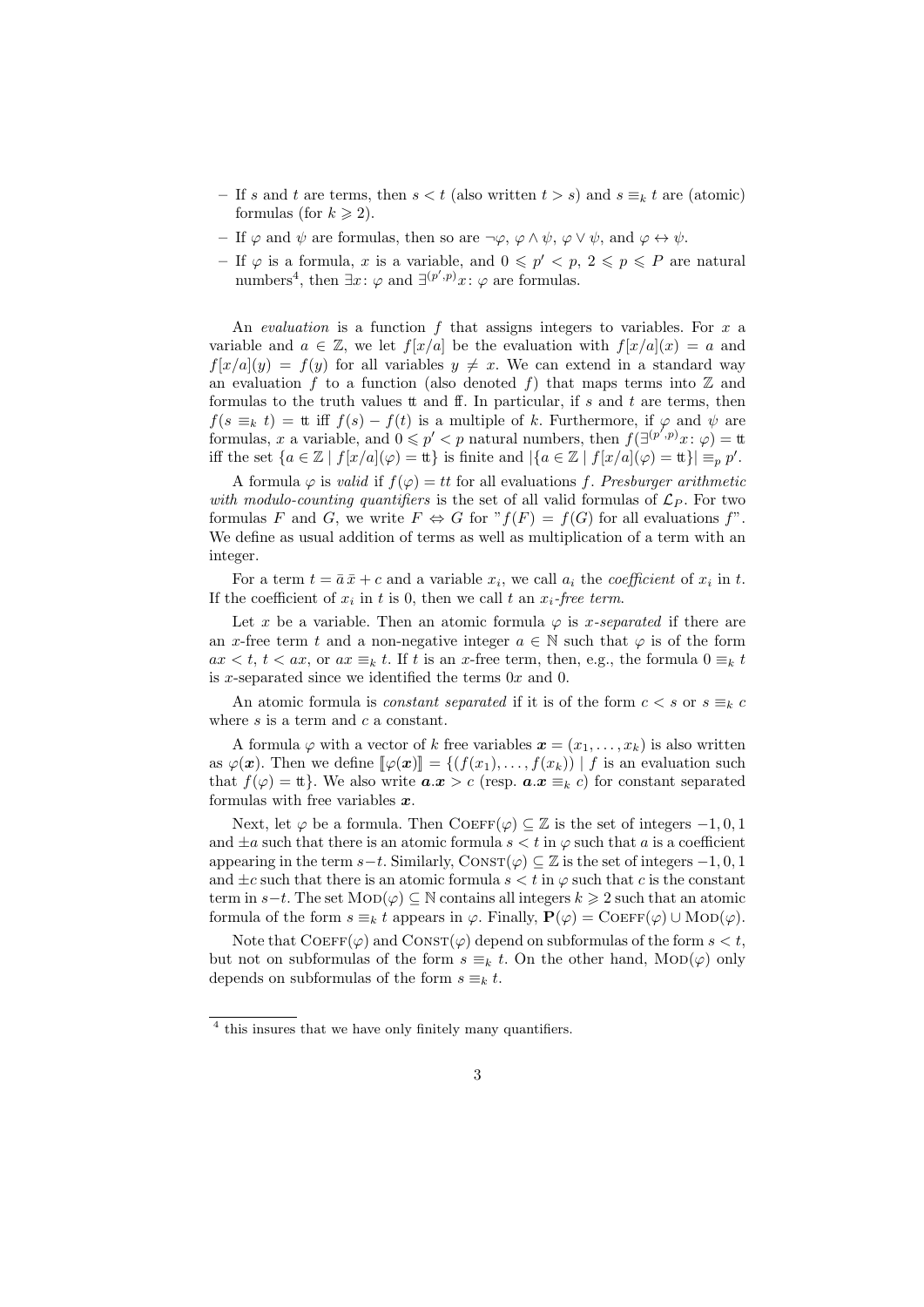## 3 Quantifier elimination and a decision procedure

#### 3.1 Elimination of ∃

In this section, we will eliminate the quantifier from a formula of the form  $\exists x:\beta$ where  $\beta$  is a Boolean combination of atomic formulas. Our main concern is the "size" of the resulting formula, more precisely, of the coefficients, constants, and moduli appearing in it. Neither the result (Proposition 3.3) nor the method presented here is new, but this section is meant to simplify reading and to allow the reader to grasp the new results concerning the modulo-counting quantifier.

To this aim, we define the following sets (that will turn out to overapproximate the corresponding sets of the resulting quantifier-free formula):

$$
COEFF'(\beta) = \{a_1a_2 - a_3a_4 \mid a_1, a_2, a_3, a_4 \in COEFF(\beta)\}
$$

$$
CONST'(\beta) = \left\{ a_1c_1 - a_2(c_2 + c) \mid \begin{array}{l} a_1, a_2 \in COEFF(\beta), c_1, c_2 \in CONST(\beta) \\ |c| \le \max COEFF(\beta) \cdot \operatorname{lcm} \operatorname{MOD}(\beta) \end{array} \right\}
$$

$$
\operatorname{MOD}'(\beta) = \left\{ a_1a_2kp \mid a_1a_2 \in COEFF(\beta), k \in \operatorname{MOD}(\beta), 1 \le p \le P \right\}
$$

Using these sets, we formulate the following condition on the pair of formulas  $(\beta, \gamma)$ :

$$
COEFF(\gamma) \subseteq COEFF'(\beta), \text{ ConvST}(\gamma) \subseteq \text{ConvST}'(\beta), \text{MOD}(\gamma) \subseteq \text{MOD}'(\beta) \quad (1)
$$

**Lemma 3.1.** Let  $\beta$  be a Boolean combination of x-separated atomic formulas,  $ax < t$  or  $t < ax$  some atomic formula from  $\beta$  with  $a > 0$  and  $-aN \leqslant c \leqslant aN$ where  $N = \text{lcm } \text{MOD}(\beta)$ . There exists a Boolean combination  $\beta_{a,t+c}$  of x-free atomic formulas such that  $(\beta, \beta_{a,t+c})$  satisfies (1) and, for all evaluations f,

$$
f(ax) = f(t + c) \Longrightarrow f(\beta) = f(\beta_{a,t+c}).
$$

*Proof.* The formula  $\beta_{a,t+c}$  is obtained from  $\beta$  by the following replacements (where s is some x-free term and  $k \geq 2$ ):

$$
a'x < s
$$
 is replaced by 
$$
a't + a'c < as
$$

$$
s < a'x
$$
 is replaced by 
$$
as < a't + a'c
$$

$$
a'x \equiv_k s
$$
 is replaced by 
$$
a't + a'c \equiv_{ak} as
$$

**Lemma 3.2.** Let x be a variable and  $\beta$  a Boolean combination of x-separated atomic formulas. Then there exists a Boolean combination  $\gamma$  of x-free atomic formulas such that  $(\beta, \gamma)$  satisfies (1) and  $(\exists x : \beta) \Leftrightarrow \gamma$ .

*Proof.* Let T be the set of all pairs  $(a, t)$  such that  $\beta$  contains an atomic formula of the form  $ax < t$  or  $t < ax$  with  $a > 0$  (or  $T = \{(1,0)\}\$ if no such atomic formula exists). Let furthermore  $N = \text{lcm}(\text{MOD}(\beta))$  such that N is a multiple of every integer k such that an atomic formula of the form  $ax \equiv_k t$  appears in  $\beta$ . Then  $\exists x \colon \beta$  is equivalent with the formula  $\gamma := \bigvee$  $(a,t) \in T$  $\setminus$  $-aN{\leqslant}c{\leqslant}aN$  $(\beta_{a,t+c} \wedge 0 \equiv_a t+c).$ 

 $\Box$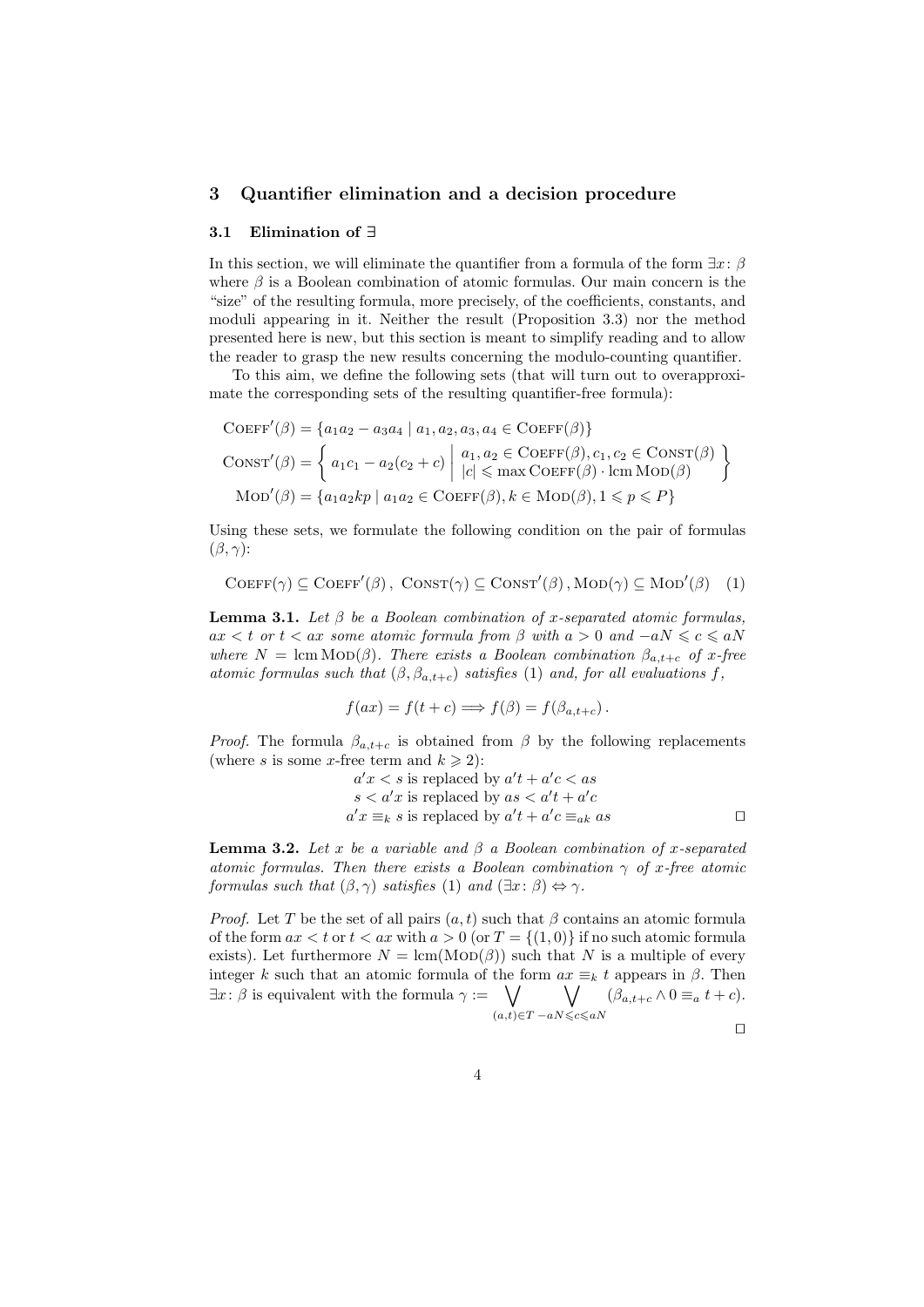**Proposition 3.3.** Let x be a variable and  $\alpha$  a Boolean combination of atomic formulas. Then there exists a Boolean combination  $\gamma$  of x-free atomic formulas such that  $(\beta, \gamma)$  satisfies (1) and  $(\exists x : \alpha) \Leftrightarrow \gamma$ .

*Proof.* Without changing the sets COEFF etc., we can transform  $\alpha$  into an equivalent Boolean combination  $\beta$  of x-separated atomic formulas. Then  $\gamma$  is the formula obtained from Lemma 3.2.  $\Box$ 

## 3.2 Elimination of  $\exists^{(p',p)}$

In this section, we want to prove a proposition analogous to Prop. 3.3, where  $\exists x \colon \alpha$  is replaced by  $\exists^{(p',p)} x \colon \alpha$ . The crucial point is to prove the analogue of Lemma 3.2.

**Lemma 3.4.** Let x be a variable,  $\beta$  a Boolean combination of x-separated atomic formulas, and  $0 \leq p' < p \leq P$  natural numbers. Then there exists a Boolean combination of atomic formulas  $\gamma$  such that  $(\beta, \gamma)$  satisfies (1) and  $(\exists^{(p', p)} x : \beta) \Leftrightarrow \gamma$ .

The proof of this lemma requires several claims and definitions that we demonstrate first, the actual proof of Lemma 3.4 can be found on page 7.

Let T be the set of all pairs  $(a, t)$  such that  $\beta$  contains an atomic formula of the form  $ax < t$  or  $t < ax$  with  $a > 0$  (if no such formula exists, set  $T = \{(1,0)\}\$ ).

Let S be some non-empty subset of T and let  $\prec$  be a strict linear order on S. We call an evaluation f *consistent* with  $\prec$  if the following hold:

$$
-\frac{f(s_1)}{a_1} < \frac{f(s_2)}{a_2} \iff (a_1, s_1) \prec (a_2, s_2) \text{ for all } (a_1, s_1), (a_2, s_2) \in S
$$
\n
$$
-\text{ for all } (a_1, t_1) \in T, \text{ there exists } (a_2, s_2) \in S \text{ with } \frac{f(t_1)}{a_1} = \frac{f(s_2)}{a_2}.
$$

In the following, let  $S = \{(a_1, s_1), (a_2, s_2), \ldots, (a_n, s_n)\}\$  with  $(a_1, s_1)$  ≺  $(a_2, s_2)$  ≺  $\cdots \prec (a_n, s_n)$ . Consider the following formulas for  $0 \leq r < p$  and  $1 \leq i < n$ .

$$
\beta_{0,r} = \exists^{(r,p)} x \colon (a_1 x < s_1 \land \beta) \qquad \beta_{n,r} = \exists^{(r,p)} x \colon (s_n < a_n x \land \beta)
$$
\n
$$
\beta_{i,r} = \exists^{(r,p)} x \colon (s_i < a_i x \land a_{i+1} x < s_{i+1} \land \beta) \qquad \beta'_{i,r} = \exists^{(r,p)} x \colon (x = s_i \land \beta)
$$

If f is an evaluation, then  $\beta_{0,r}$  expresses that (modulo p) there are r integers b with  $f[x/b](\beta) =$  tt and  $b < \frac{f(s_1)}{a_1}$ . Similarly,  $\beta_{i,r}$  holds under f if and only if there are (modulo p) r integers b in the open interval  $\left(\frac{f(s_i)}{g_i}\right)$  $\frac{(s_i)}{a_i}, \frac{f(s_{i+1})}{a_{i+1}}$  with  $f[x/b](\beta) =$  tt etc. Now consider the formula

$$
\varphi^\prec = \bigvee \left(\bigwedge_{0 \leqslant i \leqslant n} \beta_{r_i,p} \land \bigwedge_{1 \leqslant i \leqslant n} \beta'_{r'_i,p}\right)
$$

where the disjunction extends over all tuples  $(r_0, r_1, \ldots, r_n, r'_1, r'_2 \ldots, r'_n)$  of integers from  $\{0, 1, \ldots, p-1\}$  that, modulo p, sum up to p'. For any evaluation f consistent with  $\prec$ , we therefore get  $f(\exists^{(p',p)}x:\beta) = f(\varphi^{\prec})$ . In order to construct  $\gamma$  as claimed in Lemma 3.4, it therefore suffices to eliminate the counting quantifiers from the formulas  $\beta_{i,r}$  and  $\beta'_{i,r}$ . In this elimination procedure (detailed in the following claims), we will assume the evaluation to be consistent with ≺.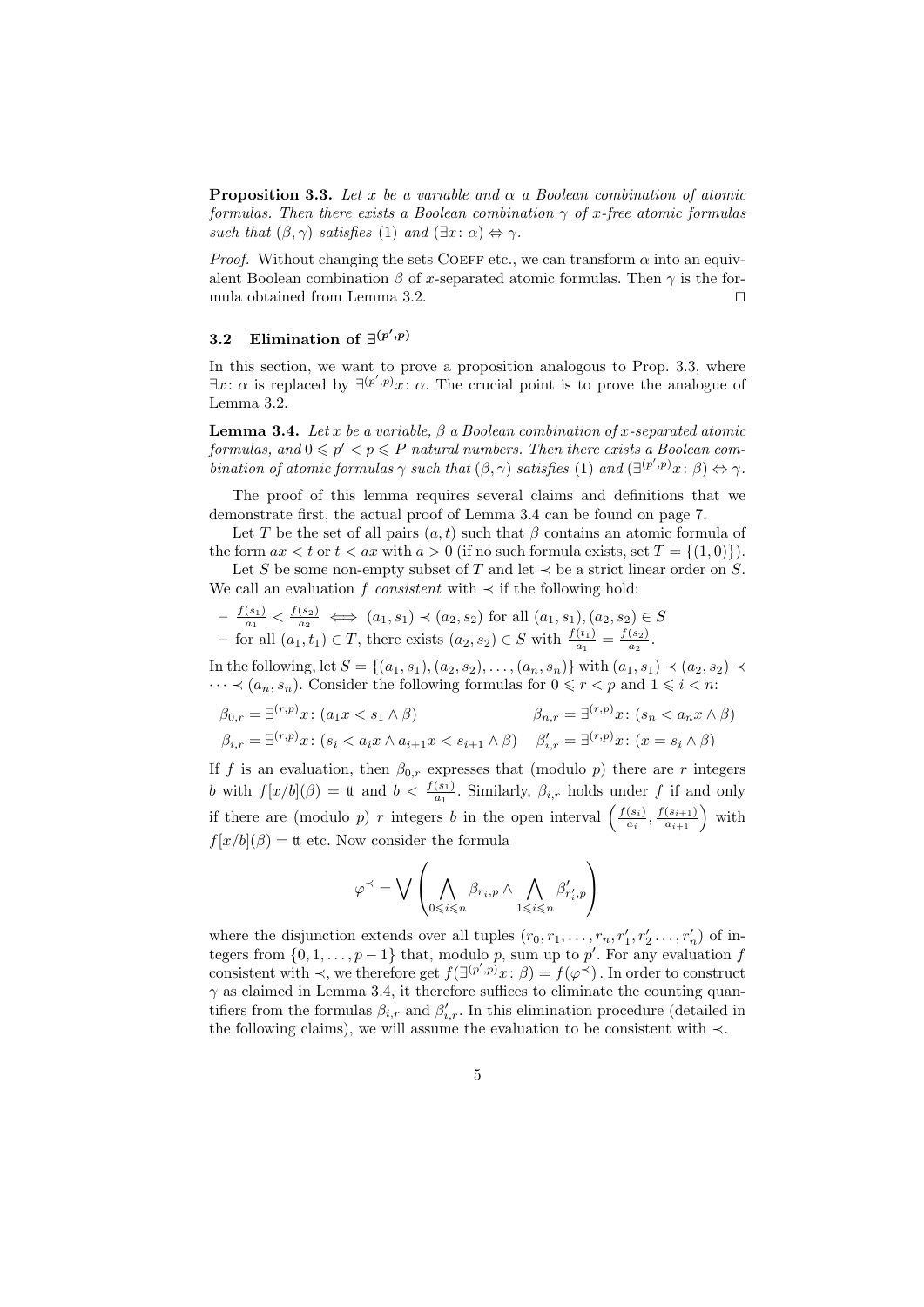**Claim 3.4.1** Let  $0 \leq r < p$ . There exist Boolean combinations  $\gamma_{0,r}^{\prec}$  and  $\gamma_{n,r}^{\prec}$  of atomic formulas such that  $(\beta, \gamma_{0,r}^{\prec})$  and  $(\beta, \gamma_{n,r}^{\prec})$  satisfy (1) and  $f(\beta_{0,r}) = f(\gamma_{0,r}^{\prec})$ as well as  $f(\beta_{n,r}) = f(\gamma_{n,r}^{\prec})$  for all evaluations f that are consistent with  $\prec$ .

We next want to eliminate the quantifier from  $\beta_{i,r}$  for  $1 \leq i \leq n$ , i.e., we consider the integers in the open interval  $\left(\frac{f(s_i)}{g_i}\right)$  $\frac{(s_i)}{a_i}, \frac{f(s_{i+1})}{a_{i+1}}\bigg$ . It turns out to be convenient to split the set of these integers b according to  $(a_i b - f(s_i)) \mod a_i N$ .

Claim 3.4.2 For  $1 \leq i \leq n$ ,  $1 \leq c \leq a_iN$ , and  $0 \leq r \leq p$ , set

$$
\beta_{i,r,c} = \exists^{(r,p)}c \colon (s_i < a_i x \land a_{i+1} x < s_{i+1} \land a_i x \equiv_{a_i N} s_i + c \land \beta).
$$

There exists a Boolean combination  $\gamma_{i,r,c}^{\prec}$  of atomic formulas such that  $(\beta, \gamma_{i,r,c}^{\prec})$ satisfies (1) and  $f(\beta_{i,r,c}) = f(\gamma_{i,r,c}^{\prec})$  for all evaluations f consistent with  $\prec$ .

*Proof.* Let f be any evaluation that is consistent with  $\prec$ . We consider the following two sets  $X \supset Y$ :

$$
X = \left\{ b \in \mathbb{Z} \mid \frac{f(s_i)}{a_i} < b < \frac{f(s_{i+1})}{a_{i+1}}, a_i b \equiv_{a_i N} f(s_i) + c \right\} \text{ and}
$$
\n
$$
Y = \left\{ b \in X \mid f[x/b](\beta) = \text{tt} \right\}
$$

Our aim is to construct a formula  $\gamma_{i,r,c}^{\prec}$  that holds under the evaluation f if and only if  $|Y| \equiv_p r$ . Since the formula we construct is independent from f, this will prove the claim.

Let b be an integer from the open interval  $\left(\frac{f(s_i)}{g_i}\right)$  $\frac{(s_i)}{a_i}, \frac{f(s_{i+1})}{a_{i+1}}\bigg)$ . Then  $b \in X$  iff  $a_i b \equiv_{a_i N} f(s_i) + c$ . But this is the case iff  $b \equiv_N \frac{f(s_i)+c}{a_i}$  $\frac{s_i}{a_i}$  (which, in particular, means  $\frac{f(s_i)+c}{a_i}$  $\frac{a_i}{a_i} \in \mathbb{Z}$ . Hence X is the set of integers of the form  $\frac{f(s_i)+c}{a_i} + N \cdot k$ for some  $\vec{k} \in \mathbb{N}$  from the above open interval.

Next let  $b_1 \in Y \subseteq X$  and  $b_2 \in X$ . Then  $b_1 \equiv_N b_2$  and  $f[x/b_1](\beta) = \text{t.t. Since}$ N is a multiple of all moduli appearing in  $\beta$ , we get  $f[x/b_2](\beta) =$  tt and therefore  $b_2 \in Y$ . Hence  $Y \in \{\emptyset, X\}$ . Since  $\frac{f(s_i)+c}{a_i} \in X$  if and only if  $X \neq \emptyset$ , we have  $Y = X$  if  $\frac{f(s_i) + c}{s_i} \in Y$  and  $Y = \emptyset$  otherwise. Note that the first case occurs if and only if  $f(\theta) =$  tt where

$$
\theta = \exists x (a_i x = s_i + c \land a_{i+1} x < s_{i+1} \land \beta).
$$

Now assume  $\frac{f(s_i)+c}{a_i} \in Y$  which in particular implies that  $a_i$  divides  $f(s_i)+c$ . Then the size |X| of the set X is the maximal natural number k with  $\frac{f(s_i)+c}{a_i}$  +  $N \cdot k < \frac{f(s_{i+1})}{a_{i+1}},$  i.e.,  $|X| = k$  if and only if

$$
a_{i+1}(f(s_i) + c + a_i N \cdot k) < a_i f(s_{i+1}) \leq a_{i+1}(f(s_i) + c + a_i N \cdot (k+1)).
$$

Consequently, we have in this case  $|Y| \equiv_p r$  if and only if  $|X| \equiv_p r$  if and only if the following formula  $\nu$  holds under f:

$$
\nu = \exists y \colon \begin{pmatrix} a_i a_{i+1} N y < a_i s_{i+1} - a_{i+1} s_i - a_{i+1} c \\ \wedge a_i s_{i+1} - a_{i+1} s_i - a_{i+1} c - a_i a_{i+1} N \leq a_i a_{i+1} N y \\ \wedge y \equiv_p r \end{pmatrix}
$$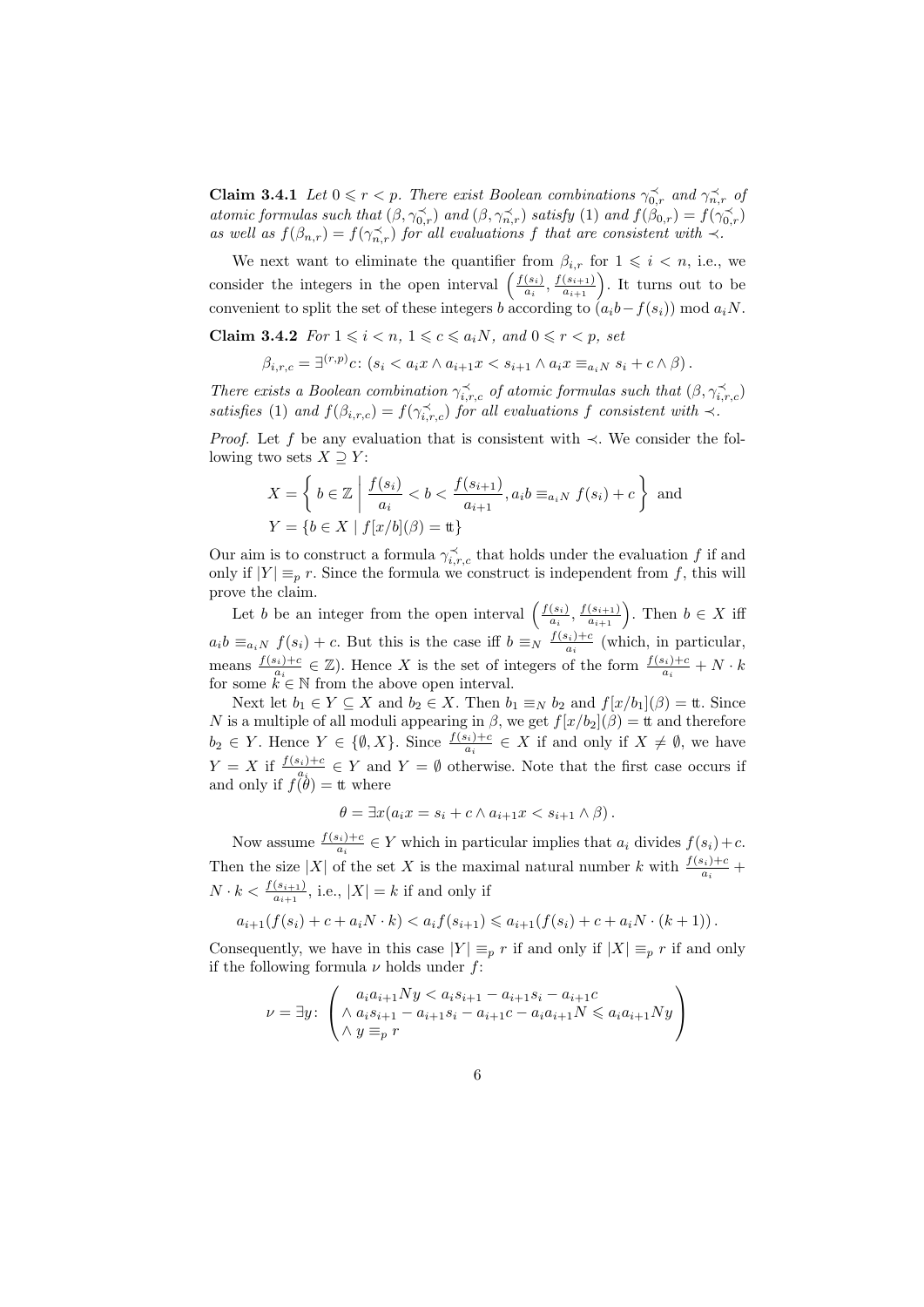So far, we showed that  $f(\beta_{i,r,c}) =$  tt if and only if

$$
f(\theta \wedge \nu) = \text{ttor} \quad (r = 0 \text{ and } f(\nu) = \text{ff}). \tag{2}
$$

Now, we can construct quantifier-free formulas  $\bar{\theta}$  and  $\bar{\nu}$  that can be shown to be equivalent to  $\theta$  and  $\nu$ , respectively, and to satisfy (1).

**Claim 3.4.3** Let  $1 \leq i \leq n$  and  $0 \leq r \leq p$ . There exists a Boolean combination  $\gamma_{i,r}^{\prec}$  of atomic formulas such that  $(\beta, \gamma_{i,r}^{\prec})$  satisfies (1) and  $f(\beta_{i,r}) = f(\gamma_{i,r}^{\prec})$ for all evaluations f consistent with  $\prec$ .

*Proof.* Note that the formulas  $s_i < a_i x \wedge a_{i+1} x < s_{i+1} \wedge \beta$  and

$$
\bigvee_{1 \leq c \leq a_i N} (s_i < a_i x \land a_{i+1} x < s_{i+1} \land a_i x \equiv_{a_i N} s_i + c \land \beta)
$$

are equivalent and the disjunction in this formula is exclusive (i.e., every  $x$ satisfies at most one conjunct). Therefore, we can set

$$
\gamma_{i,r}^{\prec} = \bigvee \bigwedge_{1 \leqslant c \leqslant a_i N} \gamma_{i,c,r_c}^{\prec}
$$

where the disjunction extends over all tuples  $(r_1, r_2, \ldots, r_{a_iN})$  of integers from  $\{0, 1, \ldots, p-1\}$  with  $\sum_{1 \leqslant c \leqslant a_i} r_c \equiv_p r$ . Now the claim follows from Claim 3.4.2.  $\Box$ 

**Claim 3.4.4** Let  $1 \leq i \leq n$  and  $0 \leq r < p$ . There exists a Boolean combination  $\delta_{i,r}^{\prec}$  of atomic formulas such that  $(\beta, \delta_{i,r}^{\prec})$  satisfies (1) and, for all evaluations f (even those that are not consistent with  $\prec$ ),

$$
f(\beta'_{i,r}) = f(\delta_{i,r}^{\prec}).
$$

*Proof.* By Lemma 3.1, the formulas  $a_i x = s_i \wedge \beta$  and  $a_i x = s_i \wedge \beta_{a_i, s_i}$  are equivalent. Hence the formula

$$
\delta_{i,r}^{\prec} = \begin{cases}\n\neg \beta_{a_i, s_i} & \text{if } r = 0 \\
\beta_{a_i, s_i} & \text{if } r = 1 \\
0 < 0 & \text{if } r > 1\n\end{cases}
$$

is equivalent with  $\beta'_{i,r}$ . Since  $\delta \xi'_{i,r}$  is a Boolean combination of the formulas  $\beta_{a_i,s_i}$ and  $0 < 0$ , the pair  $(\beta, \delta_{i,r}^{\prec})$  satisfies (1) by Lemma 3.1.

Having shown all these claims, we now use them to finally prove Lemma 3.4.

*Proof (of Lemma 3.4).* Let  $S \subseteq T$  be some non-empty subset of T and let  $\prec$ be a strict linear order on S. As above, we let  $S = \{(a_1, s_1), \ldots, (a_n, s_n)\}\$  with  $(a_1, s_1) \prec (a_2, s_2) \prec \cdots \prec (a_n, s_n)$ . Then set

$$
\gamma^{\prec} = \bigvee \left( \bigwedge_{0 \leq i \leq n+1} \gamma^{\prec}_{i,r_i} \land \bigwedge_{1 \leq i \leq n} \delta^{\prec}_{i,r'_i} \right)
$$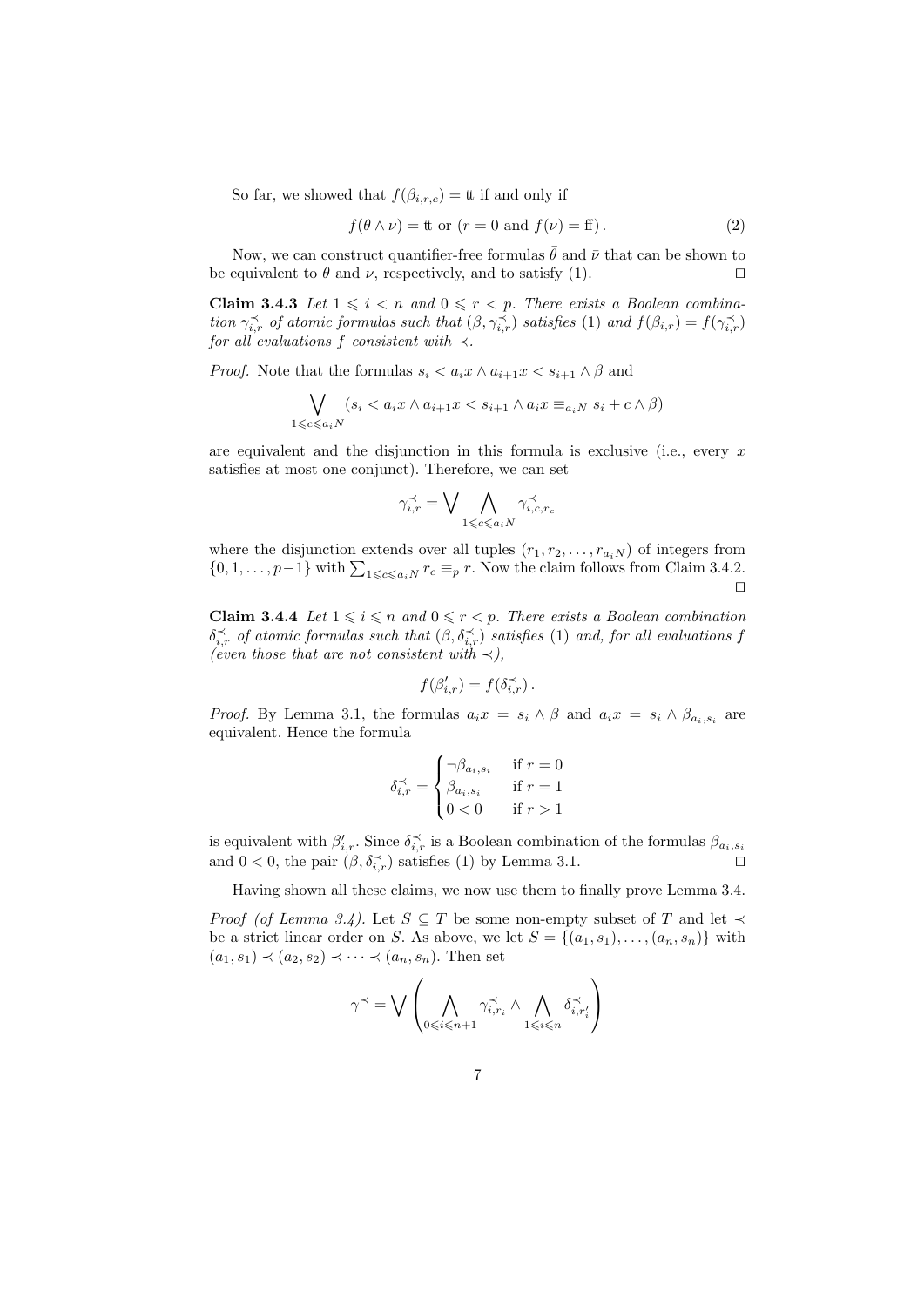where the disjunction extends over all tuples  $(r_0, r_1, \ldots, r_{n+1}, r'_1, r'_2, \ldots, r'_n)$  of natural numbers from  $\{0, 1, \ldots, p-1\}$  with  $\sum_{0 \leq i \leq n+1} r_i + \sum_{1 \leq i \leq n} r'_i \equiv_p p'.$  Then  $f(\varphi^{\prec}) = f(\gamma^{\prec})$  for all evaluations f that are consistent with  $\prec$ . Furthermore,  $\gamma^{\prec}$  is a Boolean combination of atomic formulas and  $(\beta, \gamma^{\prec})$  satisfies (1).

Next consider the formla

$$
\alpha^{\prec} = \bigwedge_{1 \leq i < n} a_{i+1} s_i < a_i s_{i+1} \land \bigwedge_{(a,t) \in T} \bigvee_{1 \leq i \leq n} a_i t = a s_i \, .
$$

Then, for any evaluation f, we have  $f(\alpha^{\prec}) =$  tt if and only if f is consistent with  $\prec$ . Since  $\alpha^{\prec}$  is a Boolean combination of formulas of the form  $a's < at$  with  $(a, s), (a', t) \in T$ , the pair  $(\beta, \alpha^{\prec})$  satisfies (1).

Finally, let

$$
\gamma = \bigwedge_{(*)} (\alpha^\prec \to \gamma^\prec)
$$

where the conjunction  $(*)$  extends over all strict linear orders  $\prec$  on some nonempty subset of T.

**Proposition 3.5.** Let x be a variable and  $\alpha$  a Boolean combination of atomic formulas. Let furthermore  $E = \exists$  or  $E = \exists^{(p',p)}$  for some  $0 \leqslant p' < p$  and  $2 \leq p \leq P$ . Then there exists a Boolean combination  $\gamma$  of atomic formulas such that  $(Ex: \alpha) \Leftrightarrow \gamma$ . Furthermore, we have the following:

$$
\max \mathbf{P}(\gamma) \le \max \mathbf{P}(\alpha)^3 \cdot P
$$

$$
\max \text{Constr}(\gamma) \le \max \text{Constr}(\alpha) \cdot 2^{\max \mathbf{P}(\alpha)^3}
$$

#### 3.3 An efficient decision procedure

Now, by induction on the quantifier depth we can obtain the following theorem.

**Theorem 3.6.** Let  $\varphi \in \mathcal{L}_P$  be a formula of quantifier-depth d. There exists an equivalent Boolean combination  $\gamma$  of atomic formulas with

$$
\max \mathbf{P}(\gamma) \leq (P \cdot \max \mathbf{P}(\varphi))^{4^d} \text{ and}
$$

$$
\max \text{CONST}(\gamma) \leq 2^{(P \cdot \max \mathbf{P}(\varphi))^{4^d}} \cdot \max \text{CONST}(\varphi).
$$

Comparison with Apelt's and with Schweikardt's elimination procedure In the structure  $Z$ , the modulo counting quantifier is a special case of Härtig's quantifier. Apelt [1] and Schweikardt [21] presented quantifier elimination procedures for Härtig's quantifier and therefore for its special case, the modulo counting quantifier. Differently from Schweikardt, we do not transform  $\varphi$  into disjunctive normal form, we do not normalize terms, and we do not replace a counting quantifier by many existential quantifiers. While we are not able to handle Härtig's quantifer this way, these differences allow to obtain the elementary bounds described in the theorem above. These elementary bounds are the basis for the following decision procedure.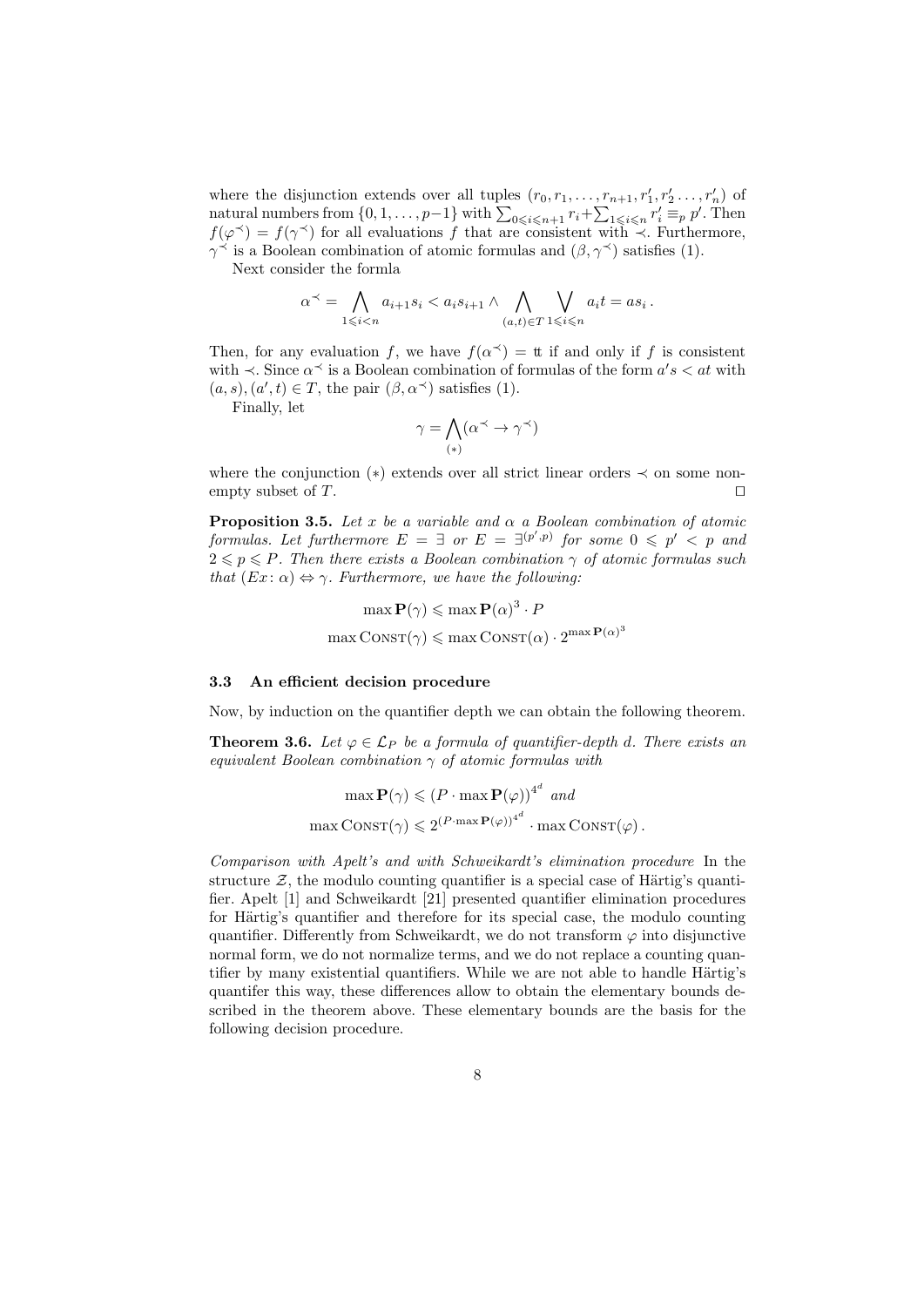Let  $\varphi(x)$  be a Boolean combination of atomic formulas (note that x is the only free variable) and  $A = \max(\mathbf{P}(\varphi) \cup \{6\})$ . If  $\varphi$  is satisfiable, then results from [23] imply that  $\varphi$  has a witness of absolute value at most  $A^{A^5}$  · max  $\text{ConvST}(\varphi)$ . Using Theorem 3.6, we can infer a similar result for arbitrary formulas  $\varphi(x)$  with one free variable. If  $\varphi$  has  $\ell$  additional variables, instantiated by integers of absolute value  $\leq N$ , we can prove the following:

**Corollary 3.7.** There exists  $\kappa \geq 1$  with the following property. Consider a formula  $\varphi(x, y_1, \ldots, y_\ell)$  from  $\mathcal{L}_P$  of quantifier-depth d. Let  $n_1, \ldots, n_\ell \in \mathbb{Z}$  with  $|n_i| \leq N$ . Then the formula  $\exists x: \varphi(x, n_1, \ldots, n_\ell)$  is true if and only if there exists  $n \in \mathbb{Z}$  such that  $\varphi(n, n_1, \ldots, n_\ell)$  is true with

 $|n| \leqslant 2^{(P \cdot \max \mathbf{P}(\varphi))^{k^d}} \cdot \max \text{Const}(\varphi) \cdot N \cdot \max(1, \ell).$ 

Next, we want to prove a similar result for the modulo-counting quantifier. Recall that  $\exists^{(p',p)}x:\varphi(x)$  can only be true if  $\varphi$  has only finitely many witnesses, i.e., if the formula  $\exists y \forall x: (\varphi(x) \to |x| \leq y)$  is true. Applying the above corollary, one finds a finite interval such that  $\varphi$  has infinitely many witnesses iff it has at least one witness in this interval. In case  $\varphi$  has only finitely many witnesses, then all of them are of bounded absolute value. More precisely, we get the following

Corollary 3.8. Let  $\kappa$  be the constant from Corollary 3.7 and

$$
C = 2^{(P \cdot \max \mathbf{P}(\varphi))^{\kappa^{d+1}}} \cdot \max \text{Const}(\varphi) \cdot N \cdot \max(1, \ell).
$$

Let  $\varphi = \varphi(x, y_1, \ldots, y_\ell) \in \mathcal{L}_P$  be a formula of quantifier-depth d, let  $n_1, \ldots, n_\ell \in$  $\mathbb Z$  with  $|n_i|\leqslant N.$  Then  $\exists^{(p',p)}x\colon \varphi(x,n_1,\ldots,n_\ell)$  is true if and only if the following hold:

(1) no integer n with  $C < |n| \leq C^2$  makes  $\varphi(n, n_1, \ldots, n_\ell)$  true and (2)  $|\{n \in \mathbb{Z} \mid |n| \leq C \text{ and } \varphi(n, n_1, \dots, n_\ell) \text{ is true}\}| \equiv_p p'$ .

Corollaries 3.7 and 3.8 allow to evaluate the truth value of a sentence  $\varphi$  by, recursively, evaluating the truth value of subformulas  $\psi$  of  $\varphi$  with arguments of bounded size. Analysing this size carefully, one obtains

Theorem 3.9. Presburger arithmetic with modulo-counting quantifiers is decidable in doubly exponential space.

Note that this complexity matches the best known upper bound for Presburger arithmetic without modulo-counting quantifiers from [7].

## 4 Automata based decision procedure

In this section we show that an automaton accepting all solutions of a formula of  $\mathcal{L}_P$  can be constructed in triply exponential time. We follow the same ideas as in [6] where the same result was given for Presburger's logic.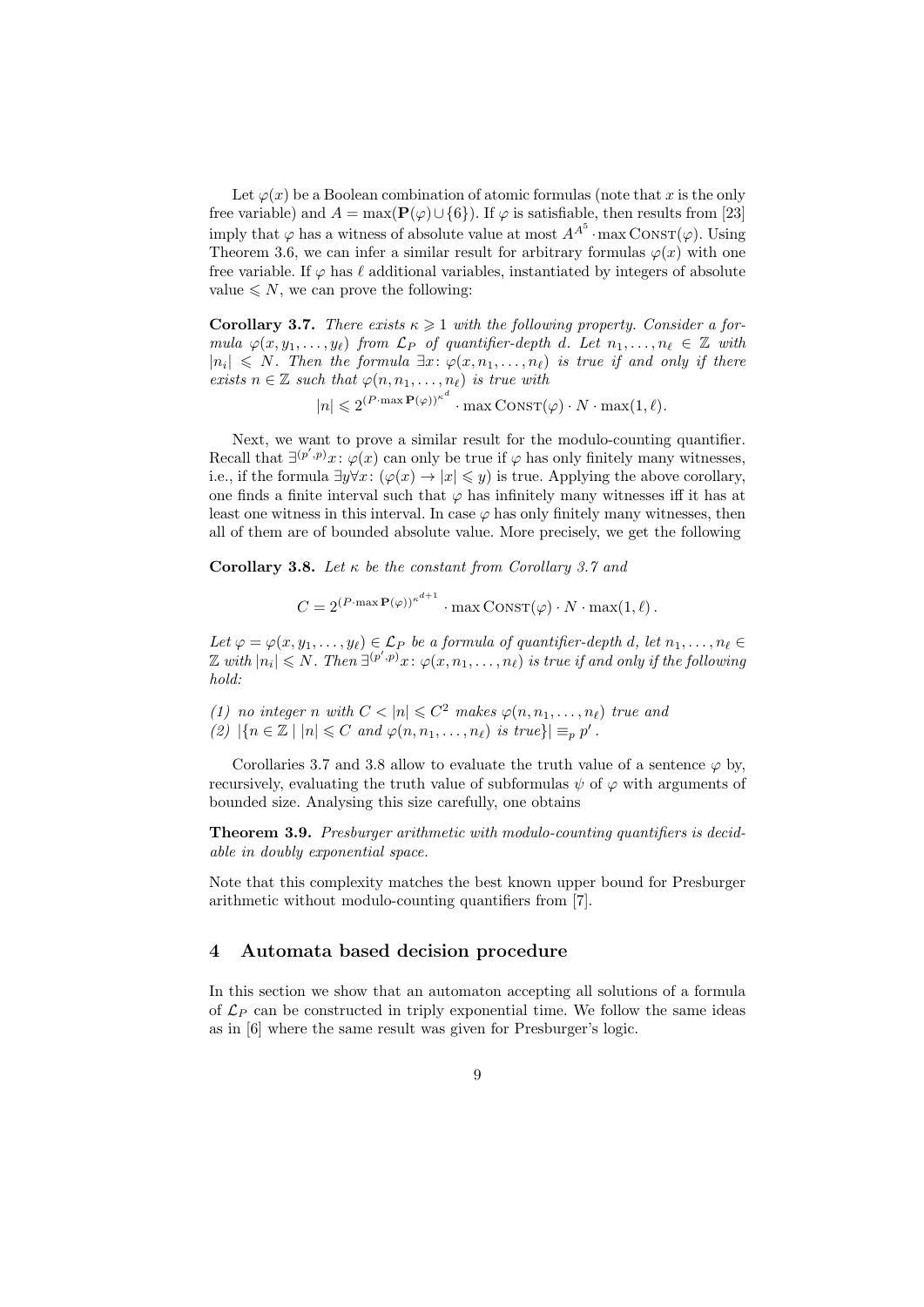#### 4.1 Encoding

We represent integer vectors as finite words. We use a vectorial least significant bit first coding. For  $h > 0$  we define  $\Sigma_h = \{0,1\}^h$ . Moreover we use the separate sign alphabet  $S_h = \{+, -\}^h$  (indicating if the corresponding integer is positive or negative). Given any letter a in  $\Sigma_h$  or  $S_h$  we write  $\pi_i(a)$  with  $1 \leq i \leq h$  for its *i*-th component. Similarly, the *i*-th component of a h dimensional vector  $\boldsymbol{x} \in \mathbb{Z}^h$  is denoted by  $\pi_i(\boldsymbol{x})$ . The symbol + corresponds to 0 and − corresponds to 1. In this way, to each letter  $a \in \Sigma_h$  corresponds a letter  $s(a) \in S_h$ . Similarly to each letter  $s \in S_h$  corresponds a letter  $a(s) \in \Sigma_h$ . Words of  $\sum_{h}^{*} S_h$  represent h-dimensional integer vectors. A word  $w_0 \dots w_n s \in \sum_{h}^{*} S_h$  represents the integer vector denoted by  $\langle w_0 \dots w_n s \rangle$  whose  $i^{th}$  component (with  $1 \leq i \leq h$ ) is computed as: If  $s_i = +$ , then  $\pi_i(\langle w_0 \dots w_n s \rangle) = \sum_{j=0}^n 2^j \cdot \pi_i(w_j)$ and if  $s_i = -$ , then  $\pi_i(\langle w_0 \dots w_n s \rangle) = -2^{n+1} + \sum_{j=0}^n 2^j \pi_i(w_j)$ . For example,  $\langle (0, 1)(1, 1)(1, 0)(+,-) \rangle = \langle (0, 1)(1, 1)(1, 0) (0, 1)(+,-) \rangle = (6, -5)$ . In particular,  $\langle + \rangle = 0$  and  $\langle - \rangle = -1$ . We also define the notation  $\langle . \rangle_+$  over  $\Sigma_h^*$  as  $\langle w \rangle_+ = \langle w(+, \ldots, +)\rangle.$ 

Remark 4.1. Let  $w', w \in \Sigma_h^*, s \in S_h$ . We have  $\langle w'ws \rangle = \langle w' \rangle_+ + 2^{|w'|} \langle ws \rangle$ .

Each vector has an infinite number of representations. Indeed for each word  $w_0 \dots w_n s \in \Sigma_h^* S_h$ , any word in  $w_0 \dots w_n (a(s))^* s$  represents the same vector. To get a unique representation for each vector, we can take the shortest word representing it.

Given a Presburger formula  $\varphi(x)$  with h free variables, we say that it defines the language  $L_{\varphi} = \{w \in \Sigma_h^* S_h | \langle w \rangle \in [\varphi(\boldsymbol{x})] \}$ . Such languages are regular, called Presburger-definable and meet the following saturation property: If a representation of a vector is in the language then any other representation of that vector is also in the language. Our coding satisfies the following property [15].

Property 4.2. Any residual of a Presburger-definable language is either a Presburger-definable language, or the empty word language.

A deterministic automaton (DFA) is a tuple  $(\Sigma, Q, q_0, Q_f, \delta)$  where  $\Sigma$  is the finite alphabet, Q the set of states,  $q_0$  the initial state,  $Q_f \subseteq Q$  the set of final states and  $\delta$  the transition function from  $Q \times \Sigma$  to  $Q$ . We suppose DFA to be complete (containing a sink state, if necessary). In a DFA accepting all solutions of a Presburger formula  $\varphi(x)$  with h free variables, a word  $w \in \Sigma_h^*$  leads from the initial state to a state accepting exactly all solutions of  $\varphi(2^{|w|}x + \langle w \rangle_+)$ . Therefore, we can consider states (except final ones) of such automata as being Presburger formulas.

Given any Presburger-definable language  $L$ , the corresponding *uniformised* Presburger-definable language is defined by taking only one word (the shortest) representing the given vector. We obtain it by intersecting  $L$  (or the corresponding automaton) with a regular language  $(\subseteq \Sigma_h^* S_h)$  which forbids that words end with  $a(s)s \in \Sigma_h S_h$  for some  $s \in S_h$ . We call this operation uniformisation.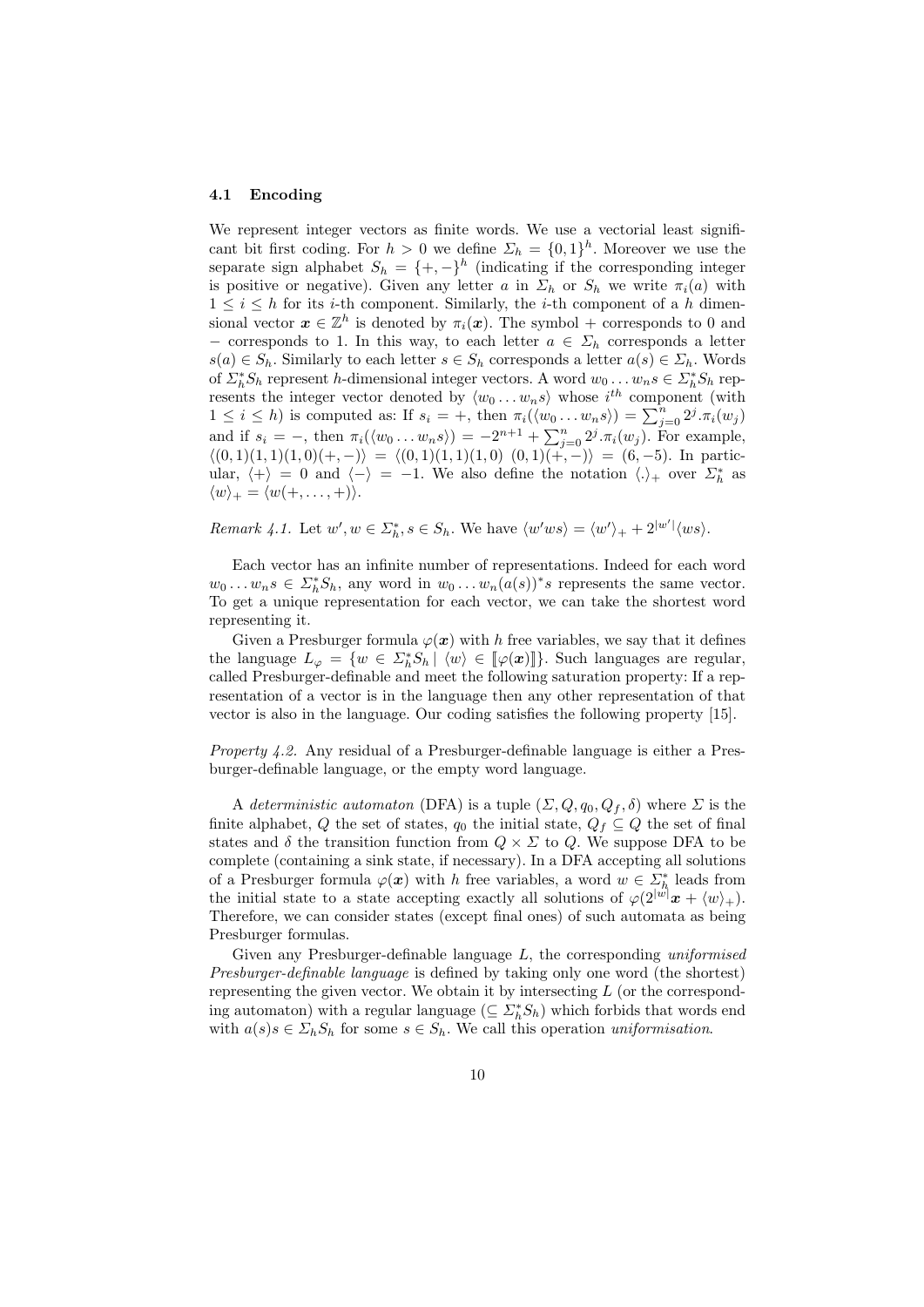#### 4.2 Complexity of the automata based decision procedure

The well-known decision procedure for Presburger arithmetic using automata is based on recursively constructing an automaton accepting solutions of a Presburger formula by using automata constructions for handling logical connectives and quantifiers. Automata for constant separated formulas can be easily constructed. The following lemmas are from [6]. Let  $||a||_+ = \sum_{\{i \mid a_i \geq 0\}} a_i$  and  $||a||_ = \sum_{i | a_i \leq 0} |a_i|$ . Let  $\perp$  be the formula  $0 < 0$ .

Lemma 4.3. The minimal DFA accepting the Presburger definable language corresponding to the formula  $a.x > c$  has at most  $2 \cdot max(||a||, |c|) + 1$  states. Each non-final state accepts languages corresponding to formulas of the form  $\perp$ or  $a.x > c'$  with  $c' = c$  or  $\min(c, -||a||_+) \le c' < \max(c, ||a||_-)$ 

Lemma 4.4. The minimal DFA accepting the Presburger definable language corresponding to the formula  $a.x \equiv_{2^m(2n+1)} c$  with  $0 \leq c < 2^m(2n+1)$  and  $m, n \geq 0$  has at most  $2^m(2n + 1) + 1$  states. Each non-final state accepts languages corresponding to formulas of the form  $a.x \equiv_{2n+1} c'$  with  $c' \in [0, 2n]$ (this type of states is reached after m transitions) and  $a.x \equiv_{2^{m_1}(2n+1)} c'$  where  $(m_1 = m \wedge c' = c) \vee (m_1 < m \wedge \gamma \in [0, 2^{m_1}(2n+1) - 1] \text{ and } m_1 < m.$ 

Each logical connective  $(\wedge, \vee, \leftrightarrow, \neg)$  corresponds then naturally to operations on automata (For  $\neg$  it is of course crucial to have a deterministic automaton). Furthermore to get an automaton for  $\exists y : \varphi(y, x)$  given an automaton for  $\varphi(y, x)$  one projects away<sup>5</sup> the component for y and obtains a non-deterministic automaton. Then, to be able to continue the recursive construction, the automaton is determinised, uniformised and minimised. Starting from an automaton of triple-exponential size, determinisation might lead to an automaton of quadruple-exponential size. However, for Presburger's logic the size of the automata during the construction is at most triple-exponential in the size of the formula [6]. We refine this analysis here to get the same upper bound for formula containing also  $\exists^{(p',p)}$  quantifiers. For that we first detail the corresponding automata construction before analysing the size of the (intermediate) automata.

Automata construction for the modulo-counting quantifier We adapt the construction of [12, 19] for our particular encoding. Here it is crucial to have uniformised automata.

**Lemma 4.5.** Given a DFA  $A_{\varphi}$  accepting the uniformised Presburger language  $L_{\varphi}$  defined by a formula  $\varphi(y, x)$  of  $\mathcal{L}_P$  one can construct a DFA  $\mathcal{A}_{\psi}$  accepting the uniformised Presburger definable language  $L_{\psi}$  defined by  $\psi = \exists^{(p',p)}y \colon \varphi(y, x)$ .

*Proof.* Without loss of generality we suppose that the value of  $y$  is given by the first component of letters of  $A_{\varphi}$ . We need first some definitions. A max-V

 $\frac{5}{5}$  As the automaton should accept shortest encodings, additional transitions with a sign letter going to the final state have to be added before uniformisation.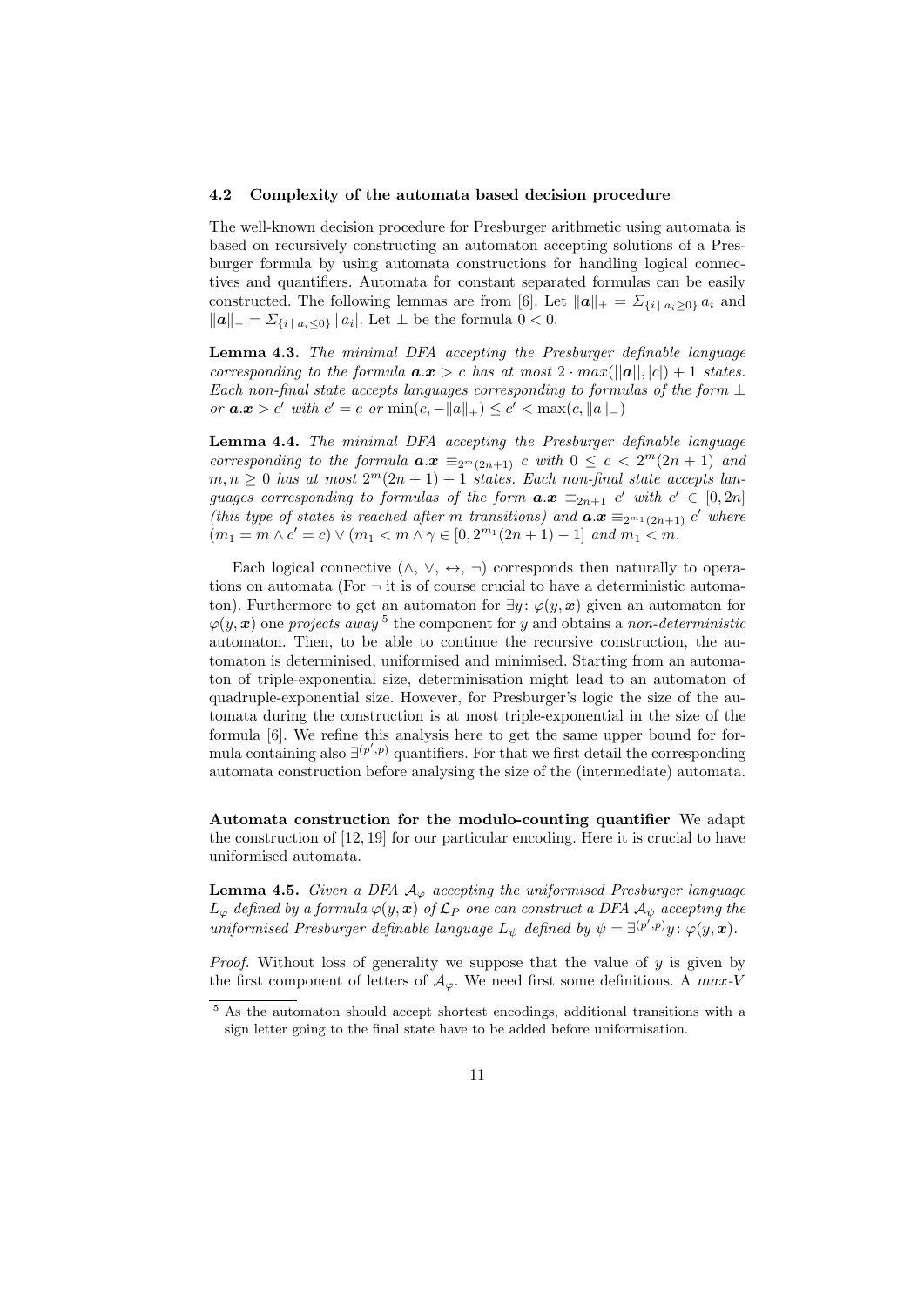multiset wrt. a natural number  $max \geq 1$  and a set V is a multiset of elements of  $V$  such that each element appears at most  $max$  times. We denote all of these multisets by  $\mathcal{M}_{max}(V)$ . A max-V multiset can be seen as a multiplicity function mapping elements from V to  $\{0, 1, 2, \ldots, \text{max}\}\$ . For positive natural numbers x and y with  $y > 1$ , we define x mod<sub>1</sub>  $y = x \mod y$  if x mod  $y \neq 0$ , x mod<sub>1</sub>  $y = 0$ if  $x = 0$  and x mod<sub>1</sub>  $y = y$  else. Given two max-V multisets  $m_1, m_2$  their union  $m_1 \cup m_2$  is defined as  $(m_1 \cup m_2)(v) = (m_1(v) + m_2(v)) \text{ mod}_1 \text{ max}$  for all  $v \in V$ .

Since  $\mathcal{A}_{\varphi}$  is uniformised, we can suppose that  $\mathcal{A}_{\varphi}$  has exactly one accepting state which has outgoing transitions only to the sink state. Let  $\mathcal{A}_{\varphi} = (\Sigma_h \cup$  $S_h, Q \cup \{F\}, q_0, \{F\}, \delta)$  with  $L(A) \subseteq \Sigma_h^* S_h$ . We construct a DFA  $\mathcal{A}_{\psi} = (\Sigma_{h-1} \cup$  $S_{h-1}, Q' \cup \{F'\}, q'_0, \{F'\}, \delta'$  with  $L(\mathcal{A}_{\psi}) \subseteq \Sigma_{h-1}^* S_{h-1}$  as follows: The idea is to count modulo  $p$  how often a state can be reached  $(0 \text{ means unreachable})$  from the initial state using transitions where the first component of letters is arbitrary.

Formally, we have  $Q' \subseteq M_p(Q)$ . Furthermore, we construct  $Q'$  starting from the multiset  $q'_0 = \{q_0\}$  with a modified on the fly subset construction. That means that  $Q'$  only contains *reachable p-Q* multisets of states. For each letter  $a \in$  $\Sigma_{h-1}$  and each state m (a p-Q multiset) of Q' we define a successor state  $m'$  =  $\delta(m, a)$  by setting for all  $q \in Q$ ,  $m'(q) = \left(\sum_{q_1 \in Q} m(q_1) \cdot \big| \{(q_1, b) \mid \delta(q_1, (b, a)) = q\right)$ and  $b \in \{0,1\}\}\)$  mod<sub>1</sub> p. Now, we describe how to determine the transitions going to the final state  $F'$ . Here we have to take into account the number of times (which can be infinite) a vector corresponding to a word from  $\mathcal{L}_{h-1}^{*}$  obtained by projection from a word w of  $L(\mathcal{A}_{\varphi})$  can be obtained by projection from other longer words of  $L(\mathcal{A}_{\varphi})$  with same prefix w. Since the automaton  $\mathcal{A}_{\varphi}$  is uniformised each such word is only counted once. For each sign letter  $s \in S_h$  with  $s = (s_1, \ldots, s_h)$  we first define  $s^+ = (+, s_2, \ldots, s_h)$  and  $s^- = (-, s_2, \ldots, s_h)$ . For each sign letter  $s \in S_h$  and each state  $q \in Q$ , we compute then  $m_{s,q}$ , the (possible infinite) number of paths from  $q$  in  $A$  to the final state  $F$  labeled by a word from the language  $(a(s^+)+a(s^-))^*s$ . Then, for each sign letter  $s \in$  $S_{h-1}$  there is a transition from a state  $m \in Q'$  to the final state  $F'$  iff (1)  $m_{(+,s),q}$  and  $m_{(-,s),q}$  are both not infinite for all  $q \in Q$  with  $m(q) \neq 0$  and  $(2)$  $(\sum_{q\in Q\wedge \delta(q,(+,s))=F} m(q)m_{(+,s),q} + \sum_{q\in Q\wedge \delta(q,(-,s))=F} m(q)m_{(-,s),q}) \mod p = p'.$ The obtained automaton is then uniformised and completed to obtain  $\mathcal{A}_{\psi}$ .  $\square$ 

Our analysis relies on building automata for Boolean combinations of constant separated formulas. A Boolean combination of formulas  $\varphi_1, \ldots, \varphi_n$  is a formula generated by  $\top, \bot, \varphi_1, \ldots, \varphi_n, \neg, \vee, \wedge$  or  $\leftrightarrow$ . We denote by  $\mathcal{C}(\varphi_1, \ldots, \varphi_n)$ such a Boolean combination. We build (on the fly) a product automaton whose states are Presburger formulas (not tuples of formulas).

Definition 4.6. Given a Boolean combination of constant separated formulas  $\mathcal{C}(\varphi_1(\bm{x}), \ldots, \varphi_n(\bm{x}))$  containing h free variables we define the product automaton  $A_{\mathcal{C}(\varphi_1(\boldsymbol{x}),\ldots,\varphi_n(\boldsymbol{x}))} = (\varSigma_h \cup S_h, Q \cup \{F\}, q_0, \{F\}, \delta)$  by: Q is the set of Presburger formulas, F the designated final state,  $q_0 = \mathcal{C}(\varphi_1(\boldsymbol{x}), \ldots, \varphi_n(\boldsymbol{x}))$  and for all  $a \in \Sigma_h$ ,  $\delta(\mathcal{C}(\psi_1(\boldsymbol{x}), \ldots, \psi_n(\boldsymbol{x})), a) = \mathcal{C}(\psi'_1(\boldsymbol{x}), \ldots, \psi'_n(\boldsymbol{x}))$  each  $\psi_i(\boldsymbol{x})$  being a state, possibly  $\perp$  (equivalent to  $0 < 0$ ), of  $\mathcal{A}_{\varphi_i}$  (the automaton of  $\varphi_i$ ), and  $\psi'_i(\boldsymbol{x}) = \delta_{\varphi_i}(\psi_i(\boldsymbol{x}), a)$ . If  $s \in S_h$ , then  $\delta(\mathcal{C}(\psi_1(\boldsymbol{x}), \dots, \psi_n(\boldsymbol{x})), s) = F$ , when  $\langle s \rangle \in \mathcal{C}(\psi_1(\boldsymbol{x}), \ldots, \psi_n(\boldsymbol{x}))$  and  $\delta(\mathcal{C}(\psi_1(\boldsymbol{x}), \ldots, \psi_n(\boldsymbol{x})), s) = \bot$  otherwise.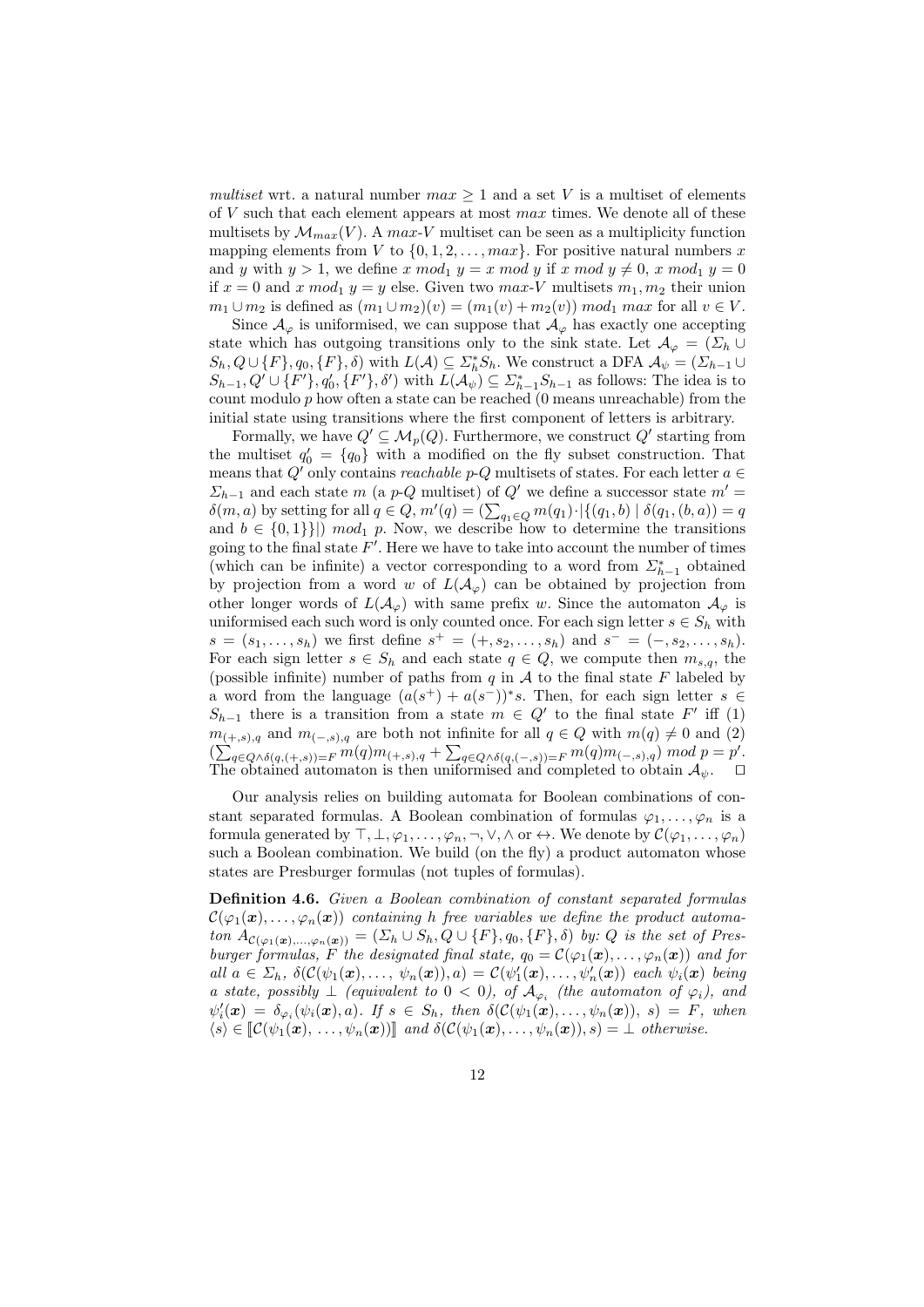The following theorem gives a bound on the automata size for a formula in Presburger's logic with modulo-counting quantifiers. A corresponding theorem for classical Presburger's logic was given in [6] (using results from [13] where a most significant digit first encoding is used). Its proof is basically the same, as we can also eliminate all quantifiers and construct an automaton from the resulting atomic formulas. We will need the construction of the automaton later to handle the  $\exists^{(p',p)}$  quantifier. We use the abbreviations  $exp2(x) = 2^{2^x}$  and  $exp3(x) =$  $2^{2^{2^x}}$ . Notice that in [6] the size of the DFA was bounded by  $exp3(\kappa n \log n)$ .

Theorem 4.7. The size of the minimal DFA accepting solutions of a formula  $\varphi(\bm{x})$  from  $\mathcal{L}_P$  with h free variables and length n is at most exp3( $\kappa n$ ) for some constant κ.

*Proof.* Let  $d < n$  be the quantifier depth of  $\varphi$ . Let  $\gamma(x)$  be the equivalent quantifier free formula obtained from  $\varphi$  using Theorem 3.6. We have max  $P(\gamma) \leq$  $(P \cdot \max P(\varphi))^{4^d}$  and  $\max \text{ConST}(\gamma) \leqslant 2^{(P \cdot \max P(\varphi))^{4^d}} \cdot \max \text{ConST}(\varphi)$ . Clearly,  $\max \text{Cons}(\gamma) \leq exp3(\kappa_1 n)$  for some constant  $\kappa_1$ . If we build the product automaton for  $\gamma$  according to Definition 4.6, a naive analysis of its size gives a quadruple-exponential, as there are possibly a quadruple exponential number of distinct inequations in  $\gamma$ . We give a slightly different construction of the automaton  $A_{\gamma}$  accepting solutions of  $\gamma$ . Let  $a_1, \ldots, a_{t_{\gamma}}$  be an enumeration of all different vectors **a** corresponding to coefficients of variables of  $\mathbf{x} = (x_1, \ldots, x_h)$ appearing in constant separated inequations of  $\gamma$ . Let  $\gamma_1, \ldots, \gamma_{t'_{\gamma}}$  be an enumeration of all atomic formulas of the form  $a_i \cdot x > c_j$  with  $1 \leq i \leq t_\gamma$  and c<sub>i</sub> such that  $|c_j| \in \left[-\|\boldsymbol{a}_i\|_+ - 1, \|\boldsymbol{a}_i\|_-\right]$ . Due to the bound on max  $\mathbf{P}(\gamma)$  we have  $t'_{\gamma} \leqslant exp^{2}(\kappa_{2} n)$  for some constant  $\kappa_{2}$ . Let  $(b_{1}, k_{1}), \ldots, (b_{d_{\gamma}}, k_{d_{\gamma}})$  be an enumeration of all different vectors  **corresponding to coefficients of variables** of  $\mathbf{x} = (x_1, \ldots, x_h)$  together with its modulus appearing in constant separated modulo constraints of  $\gamma$ . Each  $k_i$  can be written as  $k_i = k'_i \cdot k''_i$  where  $k'_i$  is the biggest possible power of 2 and  $k_i''$  odd. Let  $\phi_1, \ldots, \phi_{d'_\gamma}$  be an enumeration of all modulo constraints of the form  $\mathbf{b}_i \mathbf{x} \equiv_{k_i''} c_j$  with  $1 \leq i \leq d_\gamma$  and  $c_j < k_i''$ . Again due to the bound on max  $P(\gamma)$  we have  $d'_{\gamma} \leqslant exp(2(\kappa_3 n))$  for some constant  $\kappa_3$ .

We define  $\mathcal{B}C$  to be the set of all Boolean combinations having the form  $\mathcal{C}(\gamma_1,\ldots,\gamma_{t'_{\gamma}},\phi_1,\ldots,\phi_{d'_{\gamma}})$ . For each member of  $\mathcal{B}C$  an automaton can be built with the product construction of Definition 4.6. All these automata are the same except for transitions leading to the final and sink states.

We describe now informally the automaton  $A_{\gamma}$  which we construct from  $\gamma$ . It has first the form of a complete tree starting at the initial state. Its branching factor is the size of the alphabet  $\Sigma_h$  and its depth is  $exp2(\kappa_1 n)$ . Each of the states in the tree recognises the solutions of the formula  $\gamma(2^{|w|}\mathbf{x} + \langle w \rangle_+)$  where  $w \in \Sigma_h^*$ with  $|w| \leq exp(1/\kappa_1 n)$  is the word leading to the state from the initial state. Then, at level  $exp2(\kappa_1 n)$  there are separate automata accepting solutions of the corresponding formulas reached after reading the word leading to them. All these automata correspond to Boolean combinations of  $\mathcal{B}C$ . Indeed, for any constant separated formula  $\zeta(x) = a.x > c$  of  $\gamma$  and any word  $w \in \sum_{h}^{*}$  with  $|w| = exp(2(\kappa_1 n))$ we have  $\zeta(2^{|w|}\boldsymbol{x} + \langle w \rangle_+) \Leftrightarrow \boldsymbol{a}.\boldsymbol{x} > c'$  for some  $c' \in [-\|a\|_+ - 1, \|a\|_-].$  Therefore,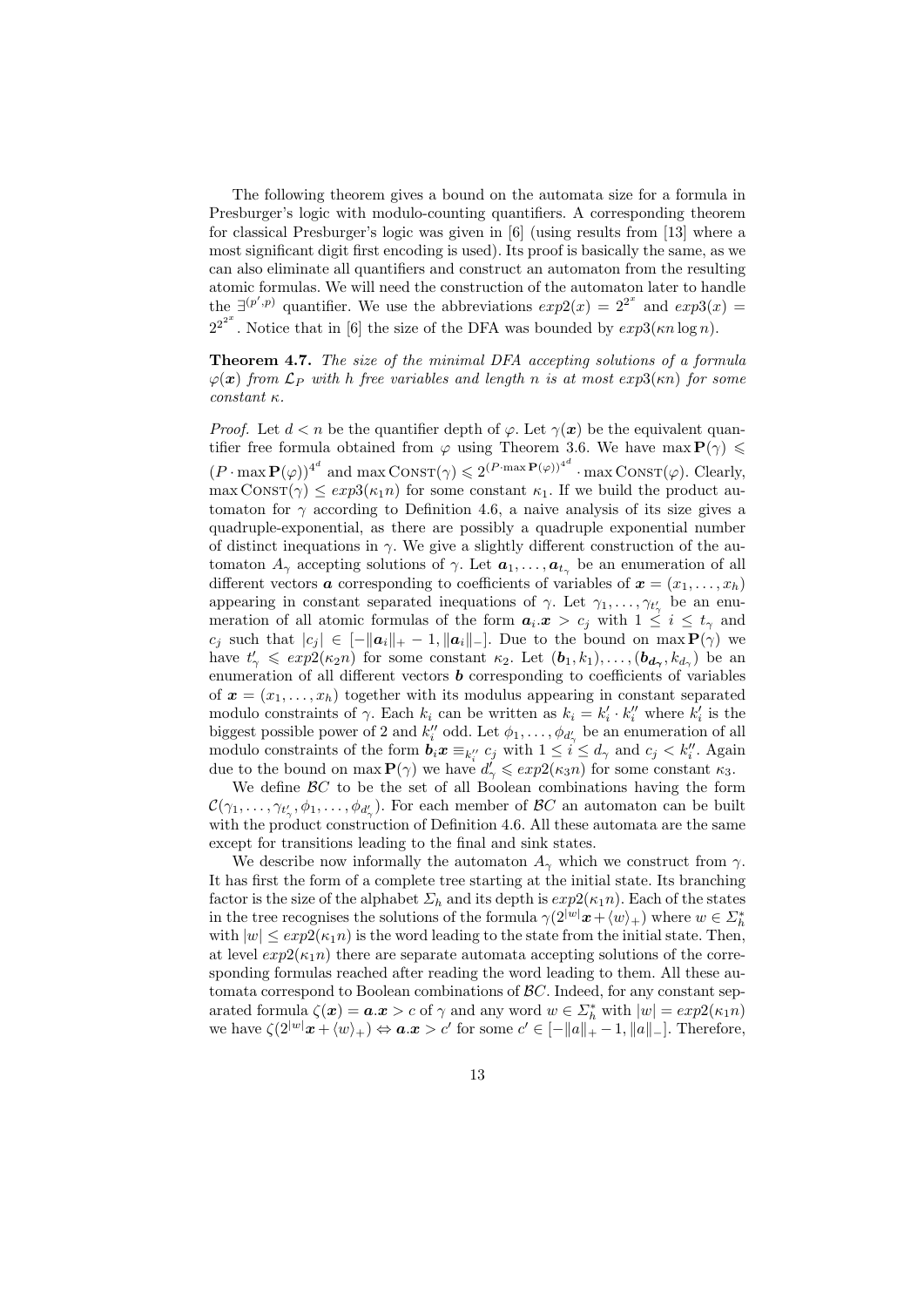for any atomic inequation  $\zeta(x)$  of  $\gamma$ ,  $\zeta(2^{|w|}\mathbf{x}+\langle w\rangle_+)$  is equivalent to some  $\gamma_i$ . The same is true for modulo constraints, i.e. each modulo constraint reached after w is equivalent to some  $\phi_i$ . So,  $\gamma(2^{|w|}\mathbf{x} + \langle w \rangle_+)$  is equivalent to a formula of  $\mathcal{BC}$ . Notice that in any member of  $\beta C$  all atomic formulas of a given form appear. That is not a restriction, since we can just expand each Boolean combination to be of this form. Let  $W = \{w \in \Sigma_h^* \mid |w| = exp(0.64n)\}\)$ . For any  $w \in W$ , let  $\mathcal{C}_w \in \mathcal{B}C$  be the Boolean combination equivalent to  $\gamma(2^{|w|}\boldsymbol{x} + \langle w \rangle_+)$ . For each  $\mathcal{C}_w$  we can construct an automaton  $A_{\mathcal{C}_w} = (\Sigma_h \cup S_h, Q_w \cup \{F\}, q_{w,0}, \{F\}, \delta_w)$ according to Definition 4.6. Notice that the automata  $A_{\mathcal{C}_w}$  only differ in the transitions going to the final state, since the atomic formulas composing them are all the same. The final state  $F$  is the same in each automaton.

We can now give the definition of the automaton for the formula  $\gamma$  formally, i.e.  $A_{\gamma} = (\Sigma_h \cup S_h, Q, q_\epsilon, \{F\}, \delta)$  where  $Q = Q_1 \cup Q_2 \cup \{F\}$  with  $Q_1 = \{q_w \mid w \in$  $\sum_{k=1}^{\infty} \wedge |w| < exp(2(\kappa_1 n))$  and  $Q_2 = \bigcup_{w \in W} Q_w$ . Furthermore,  $\delta(q_w, b) = \{q_{wb}\}$ for all  $b \in \Sigma_h$  and  $|w| < exp(2(\kappa_1 n) - 1, \delta(q_w, b) = \{q_{wb,0}\}\)$  for all  $b \in \Sigma_h$  and  $|w| = exp(6\kappa_1 n) - 1$  and  $\delta(q, b) = \delta_w(q, b)$  for all  $b \in \Sigma_h$  and  $q \in Q_2$ . Clearly, the number of states (and also the size) of the automaton  $A_{\gamma}$  is smaller than  $exp3(\kappa n)$  for some constant  $\kappa$ .

When applying the construction of Lemma 4.5 to eliminate a modulo-counting quantifier, one could have a potential exponential blow-up which could lead to a quadruple exponential automaton. We can show that this is not the case by analysing the structure of the constructed automaton (similarly as in [6] for the existential quantifier) and obtain the following theorem.

**Theorem 4.8.** Let  $\exists y^{(p',p)} : \varphi(y, x)$  be a formula from  $\mathcal{L}_P$  of size n, A the minimal DFA accepting the uniform Presburger definable language corresponding to  $\varphi(y, x)$  and A' the automaton obtained for  $\exists y^{(p', p)} : \varphi(y, x)$  using the construction of Lemma 4.5. Then A' is of size at most  $exp3(\kappa n)$  for some constant  $\kappa$ .

Corollary 4.9. The automata based decision procedure for Presburger arithmetic with modulo-counting quantifiers takes triple-exponential time in the size of the formula.

In [5] the complexity of the automata based construction for Presburger's logic is analysed using Ehrenfeucht-Fraüssé relations. There a most significant bit first encoding is used. An open question is to know if this approach can be also applied for modulo-counting quantifiers.

#### References

- 1. H. Apelt. Axiomatische Untersuchungen über einige mit der Presburgerschen Arithmetik verwandten Systeme. Z. Math. Logik Grundlagen Math., 12:131–168, 1966.
- 2. L. Berman. The complexity of logical theories. Theor. Comput. Sci., 11:71–77, 1980.